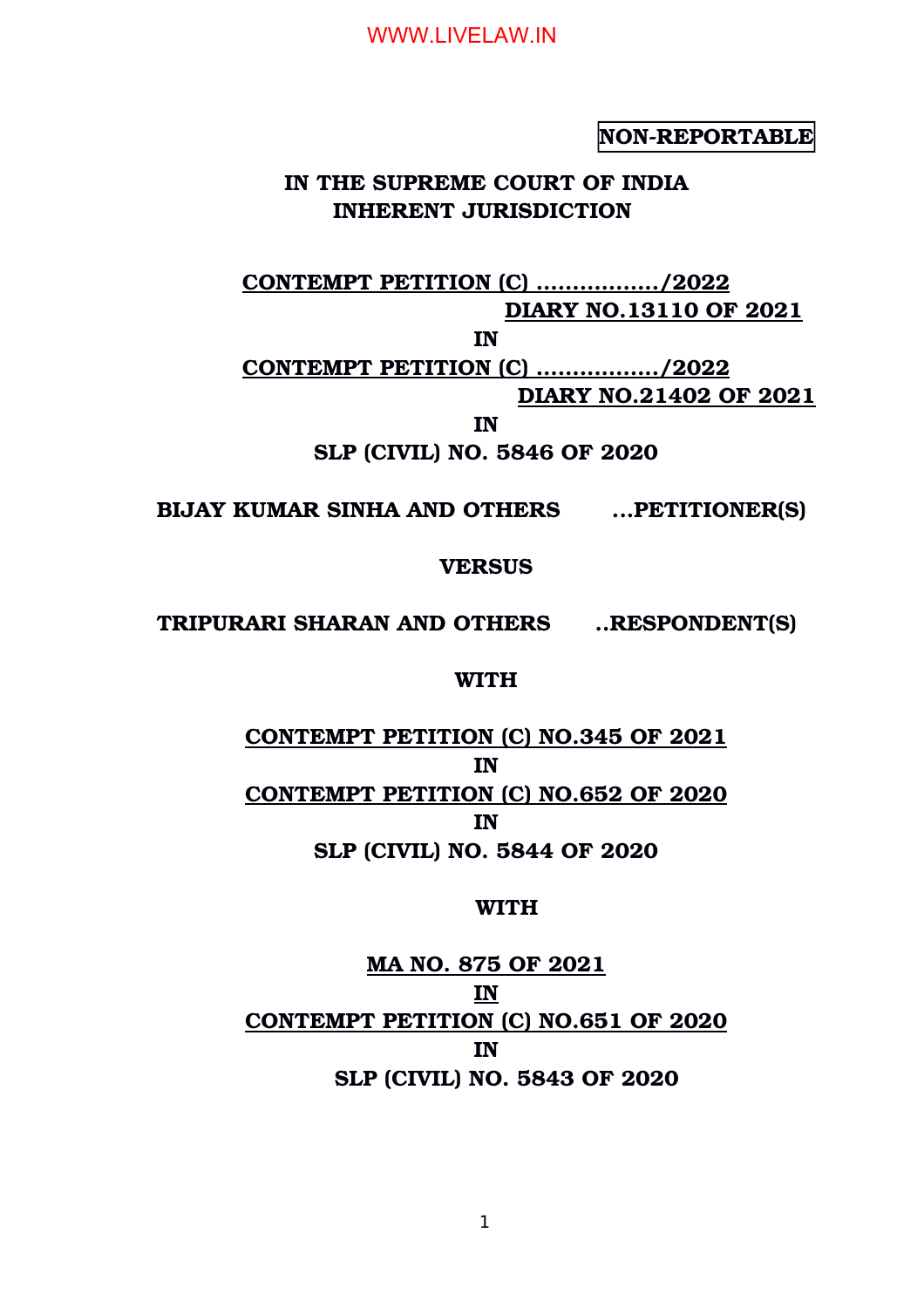#### **O R D E R**

**1.** The petitioners have approached this Court contending that the respondents have committed contempt of the order dated 15<sup>th</sup> February 2021 passed by this Court.

**2.** The present proceedings have a chequered history. The petitioners were appointed in various Corporations in the erstwhile State of Bihar much prior to 1996. In the year 1996, the fodder scam resulted in a large number of employees working in the Treasury Department either being dismissed or suspended. On account of shortfall of the employees in the Treasury Department, several Corporations including the one, wherein the petitioners were employed, were directed by the Department of Finance, Treasury and Accounts Directorate, Government of Bihar vide its letter No. 447 dated  $24<sup>th</sup>$  August 1996, to send the services of the employees on deputation. In pursuance to the directions dated 24<sup>th</sup> August 1996, issued by the State Government, the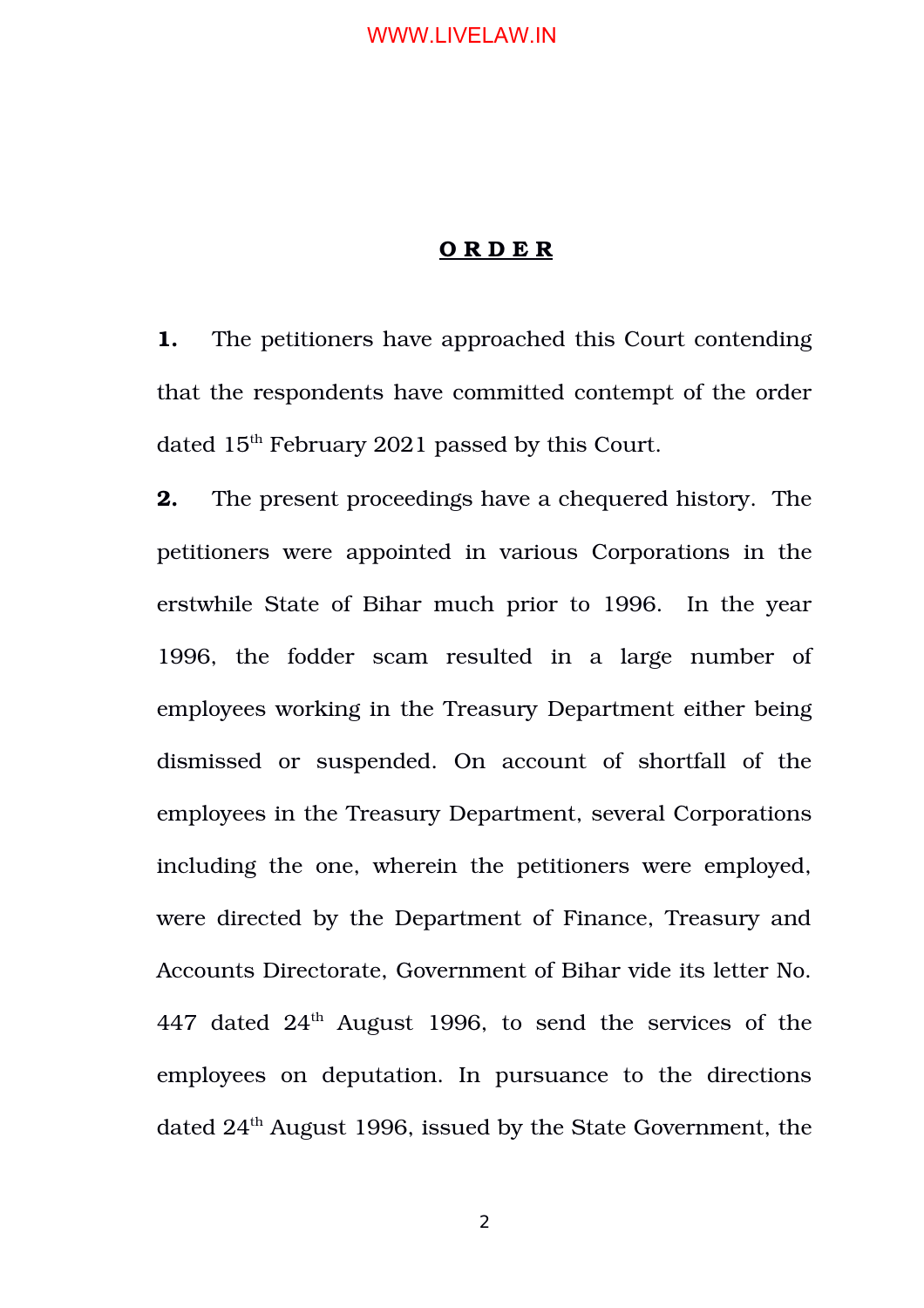petitioners and other employees were relieved and joined the different treasuries in the erstwhile State of Bihar. On 15<sup>th</sup> November 2000, the State of Bihar was bifurcated into the State of Bihar and the State of Jharkhand. The employees were accordingly apportioned amongst the two States.

**3.** Various such employees employed with the State of Jharkhand had approached the Jharkhand High Court by filing writ petition being WP(S) No.1693 of 2012, with the grievance that the services of such employees with the Corporations were not considered for the purpose of pensionary and retiral benefits. The employees succeeded before the Jharkhand High Court vide its order dated  $31<sup>st</sup>$ July 2013. The LPA No. 357 of 2013 filed by the State of Jharkhand before the Division Bench was also dismissed vide order dated 14<sup>th</sup> January 2015. The State of Jharkhand came up before this Court by filing Civil Appeal No.13372 of 2015. This Court, vide order dated  $7<sup>th</sup>$  September 2017, refused to interfere with the order of the Jharkhand High Court dated  $14<sup>th</sup>$  January 2015 and directed that the pension and retiral benefits as also the arrears shall be calculated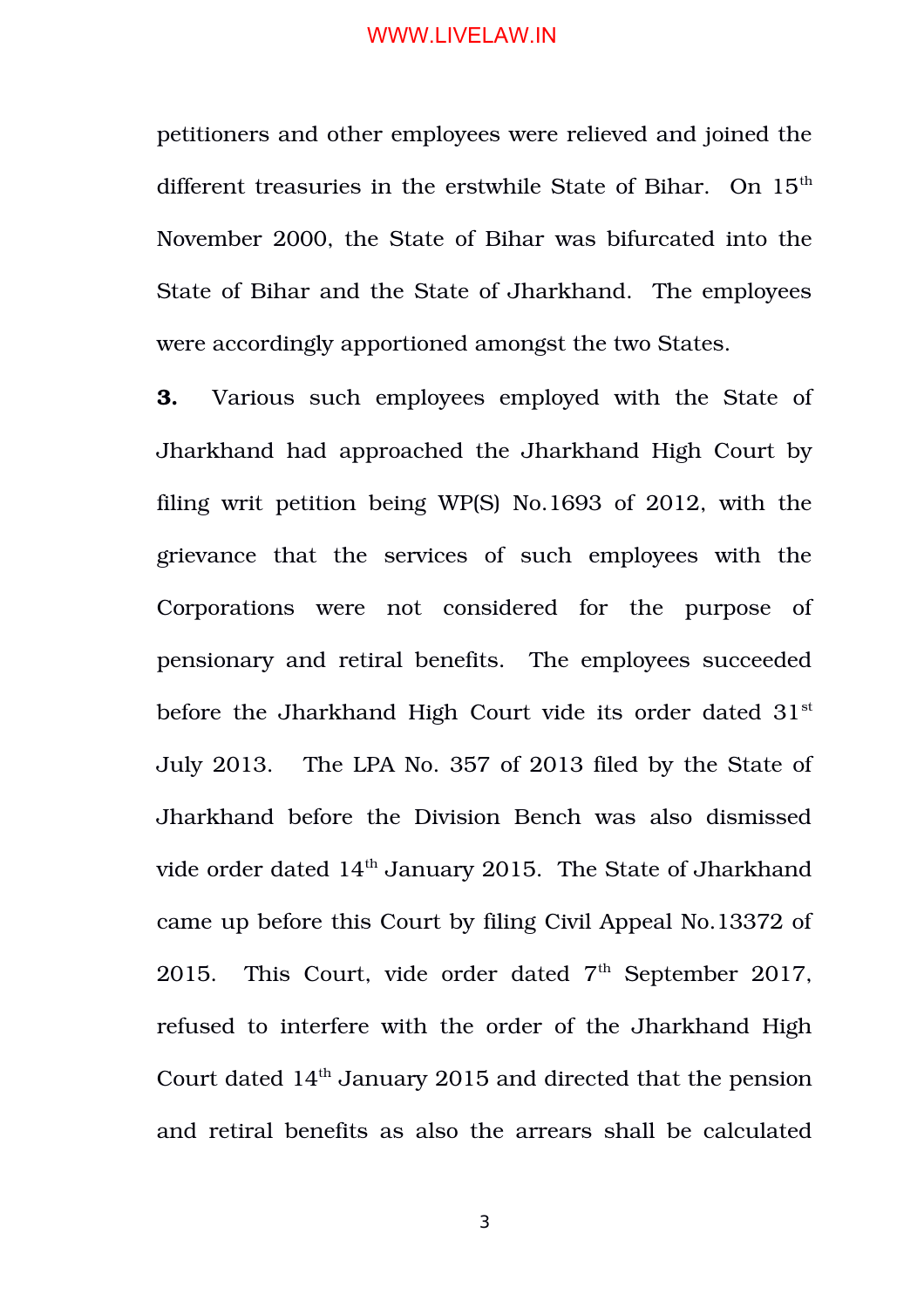giving the benefit of the judgment of the Jharkhand High Court within a period of 6 months.

**4.** Simultaneously, a similar set of employees who were apportioned to the State of Bihar, were also pursuing the remedy before the High Court of Judicature at Patna. The proceedings reached the Division Bench of the High Court of Patna by way of LPA No. 763 of 2017. The Division Bench of the High Court of Patna passed the following order on  $12<sup>th</sup>$ December 2017:

"5. From the aforesaid legal principles laid down by the Hon'ble Supreme Court, it is clear that the employees identically situated like the appellants herein, who were working in various Public Sector undertakings, Boards and Corporations in the undivided State of Bihar and whose cases were decided by the High Court of Jharkhand, have been granted benefit and the Hon'ble Supreme Court held that they are entitled to count their service prior to their absorption for the purpose of retiral benefits and grant all pensionary benefits.

6. That being the position, we see no reason to deny the same benefit to these appellants, who are identically situated, like the other, who are allocated to State of Jharkhand after re-organization of the State of Bihar in the year 2000.

7. In view of the aforesaid, we allow all these appeals, quash the order dated 29.03.2017 passed by the Writ Court in C.W.J.C. No. 7702 of 2010 and other analogous cases and direct the State of Bihar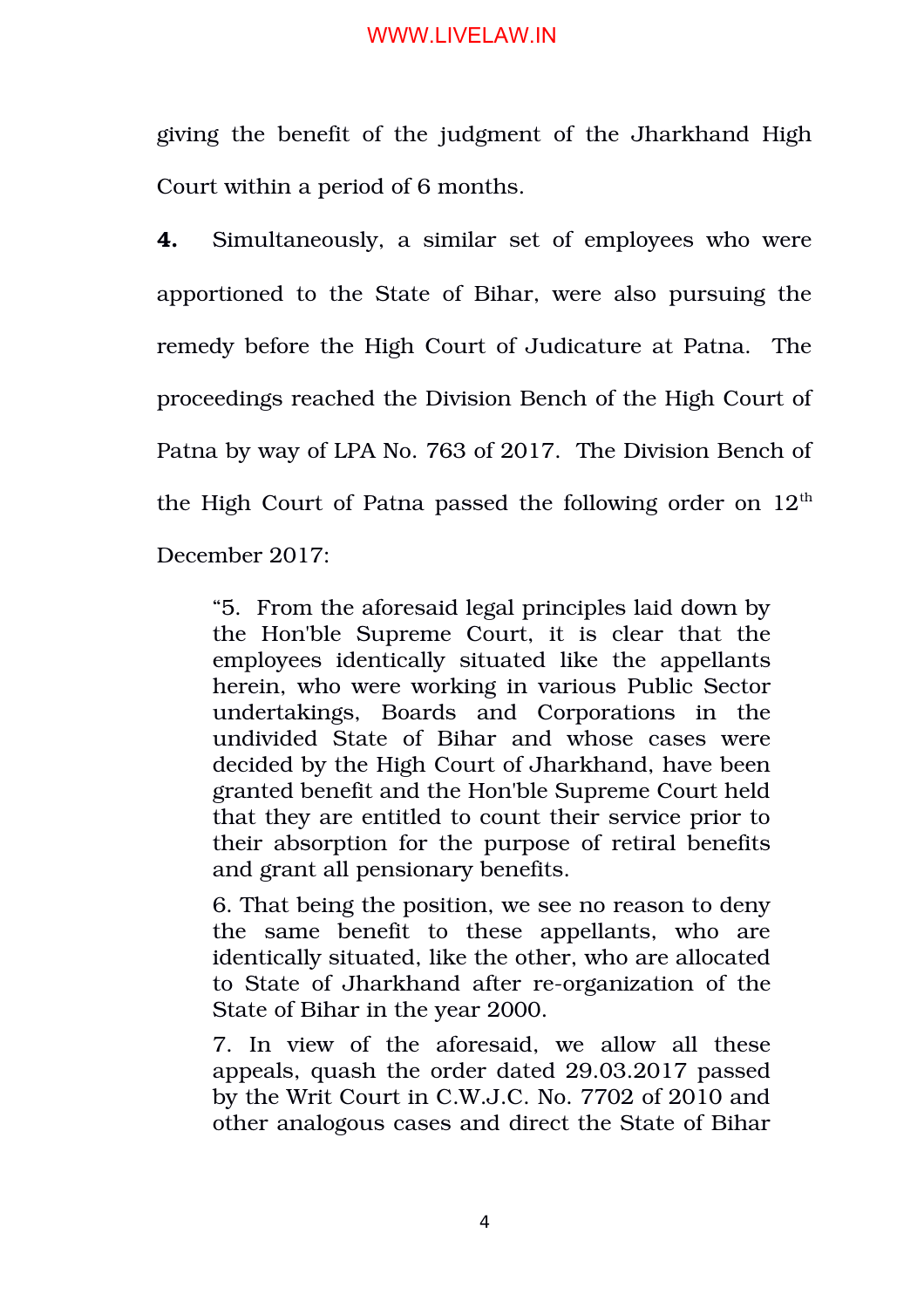to grant benefit to each of the appellants herein by counting services as rendered by them in the Boards, Corporations and Public Sector Undertakings prior to their absorption and to grant them the pensionary benefit after counting such service in the Boards or Corporations.

8. That apart, we may observe that this order shall be made applicable to all such employees, who are working in the State of Bihar. Regardless to the fact as to whether they have filed writ application or not, as per the Litigation Policy of the State of Bihar, this order shall be implemented, in the case of all identically situated employees, who claim the benefit by the State Government.

9. The benefits accrued to the appellants by virtue of this order be granted within a period of three months from today."

**5.** Being aggrieved by the said order of the Division Bench

of the High Court of Patna, the State of Bihar approached

this Court by filing SLP(C) D. No.15567 of 2018. This Court

vide its order dated  $4<sup>th</sup>$  March 2020, while dismissing the SLP

filed by the State of Bihar, observed thus:

"We have also been informed that from the judgment dated 07.09.2017, a review petition was dismissed by this Court on 06.03.2018 in which substantially the same grounds as are taken by the State today were taken by the State of Jharkhand after which the review petition was rejected.

In the circumstances, we are of the view that the Special Leave Petitions need to be dismissed.

Considering that the respondents have not been paid anything, the State of Bihar to implement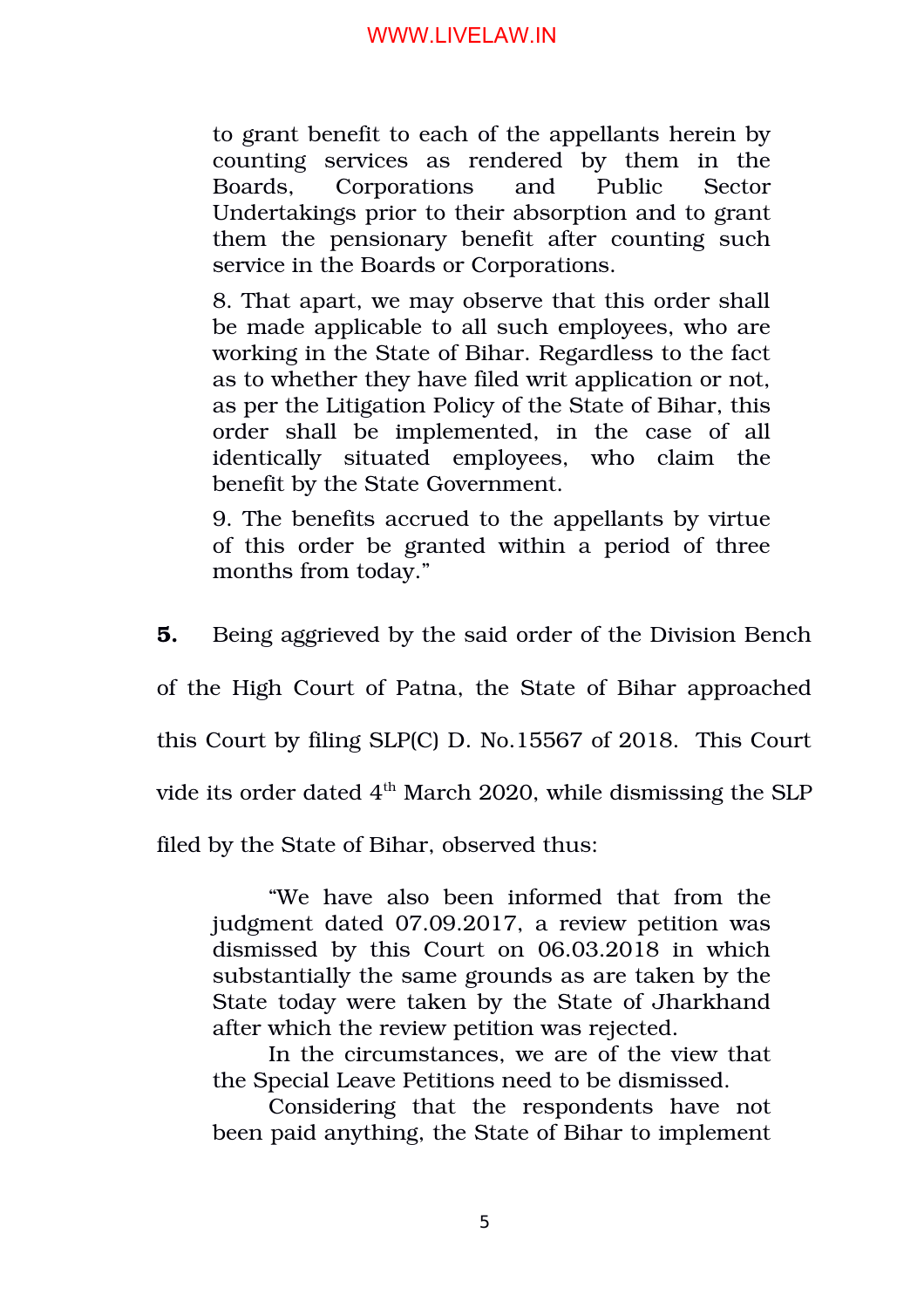the impugned LPA judgment and to see that all benefits mentioned therein are paid within a period of six months from today.

Pending applications stand disposed of."

**6.** After the said order was passed, the State of Bihar issued a Government Resolution dated  $14<sup>th</sup>$  September 2020 in purported compliance of the order passed by this Court dated  $4<sup>th</sup>$  March 2020. Contending that the State of Bihar has not complied with the directions issued by this Court, the present petitioners filed a contempt petition being Contempt Petition (C) Diary No. 21402 of 2020 before this Court. This Court passed the following order in the said contempt petition on  $15<sup>th</sup>$  February 2021:

"We have heard the learned counsel for the petitioners as well as the learned counsel appearing for the State of Bihar.

The learned counsel for the State of Bihar has taken us through the Finance Department Resolution dated 14.09.2020 in meticulous detail. We may only indicate that our Judgment dated 04.03.2020 has made it clear that "*the State of Bihar is to implement the aforesaid impugned LPA Judgment and to see that all benefits mentioned therein are paid within six weeks*". This has still not been done.

We grant the State of Bihar another three months in order to do the needful, i.e. to pay to all these employees exactly what was paid by the State of Jharkhand to the employees who were covered by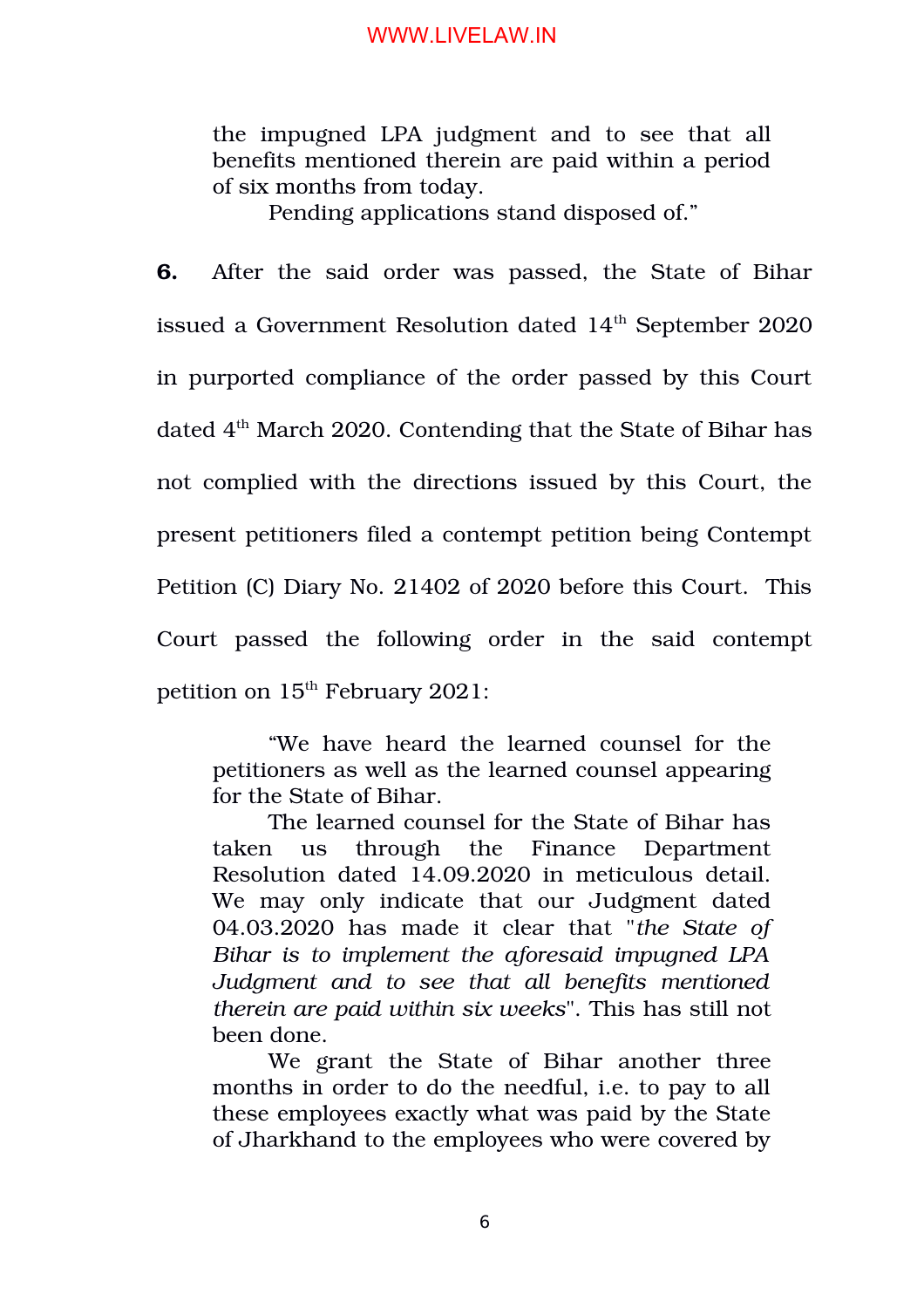this order. This must be done without any further excuses within the period aforementioned.

In view of above, the contempt petitions are disposed of.

Pending interlocutory application(s), if any, is/are disposed of."

**7.** Thereafter, the respondents had also filed an application for extension of the period for compliance of the orders passed by this Court dated  $4<sup>th</sup>$  March 2020 and  $15<sup>th</sup>$ February 2021. One month was granted by this Court vide its order dated  $29<sup>th</sup>$  June  $2021$  as a last opportunity to comply with the directions passed by it vide its earlier orders.

**8.** The petitioners have now approached this Court by the present contempt petition contending that the respondents have committed contempt of this Court inasmuch as they have failed to comply with the orders passed by this Court dated  $4<sup>th</sup>$  March 2020 and  $15<sup>th</sup>$  February 2021.

**9.** We have heard Smt. Meenakshi Arora, learned Senior Counsel appearing on behalf of the petitioners and Shri Ranjit Kumar, learned Senior Counsel appearing on behalf of the respondent-State of Bihar.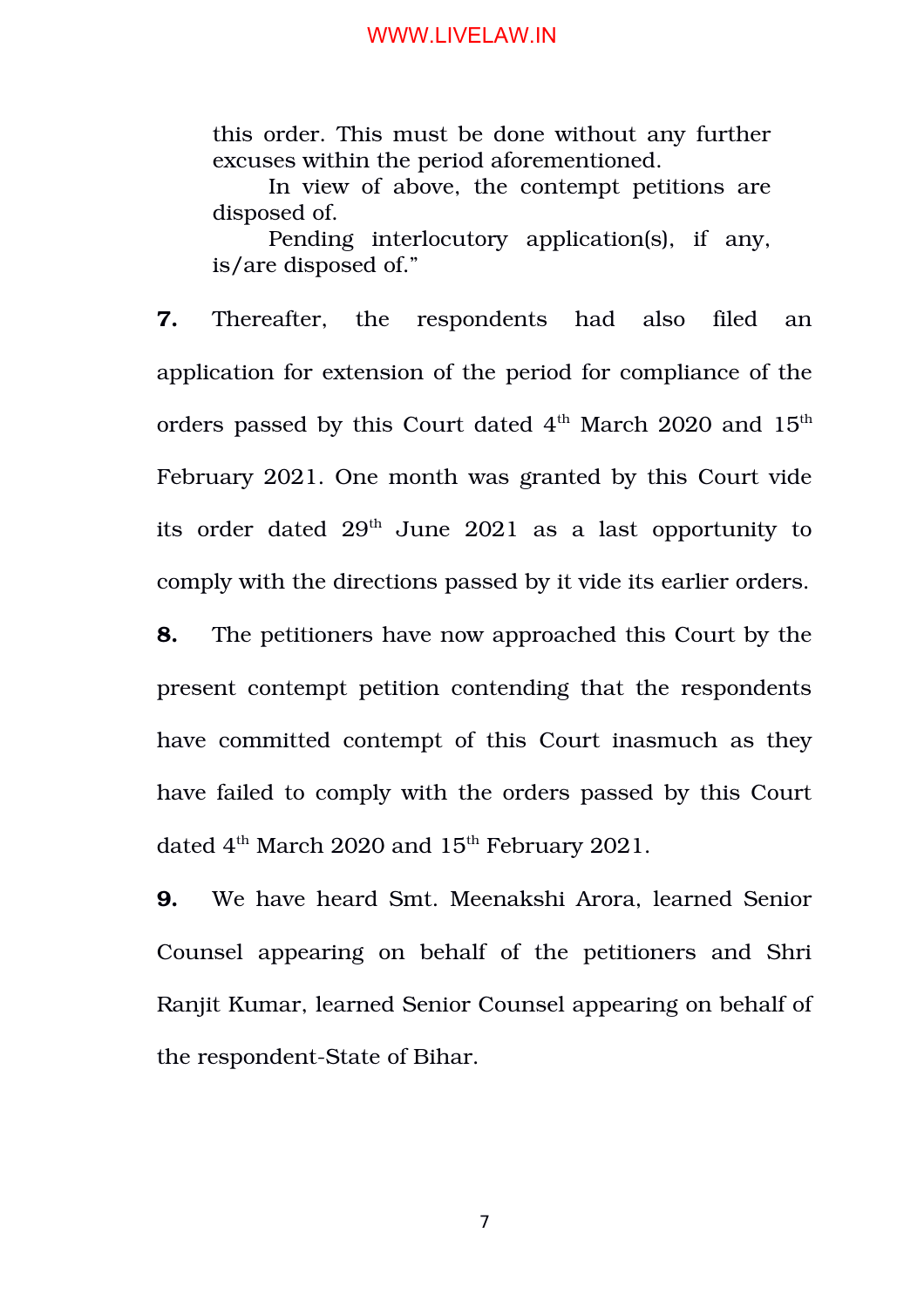**10.** Shri Ranjit Kumar submitted that as a matter of fact, the respondent-State of Bihar has complied with the directions issued by this Court vide order dated  $15^{\text{th}}$ February 2021, inasmuch as the Government Resolution dated  $14<sup>th</sup>$  September 2020 squarely implements the directions issued by this Court. He further submitted that it would reveal that this Court, for the first time, has observed "We grant the State of Bihar another three months to do the needful, i.e. to pay to all these employees exactly what was paid by the State of Jharkhand to the employees who were covered by this order". He submitted that such an observation is not there in the order passed by this Court dated  $4<sup>th</sup>$  March 2020 while dismissing the appeals filed by the State of Bihar.

**11.** We do not find any merit in the submissions made by Shri Ranjit Kumar. In the order dated  $4<sup>th</sup>$  March 2020, this Court has reproduced, in extenso, the directions issued by the High Court of Patna in its order dated  $12<sup>th</sup>$  December 2017. The said order of the High Court of Patna is very clear. It was directed to State of Bihar to grant benefits to each of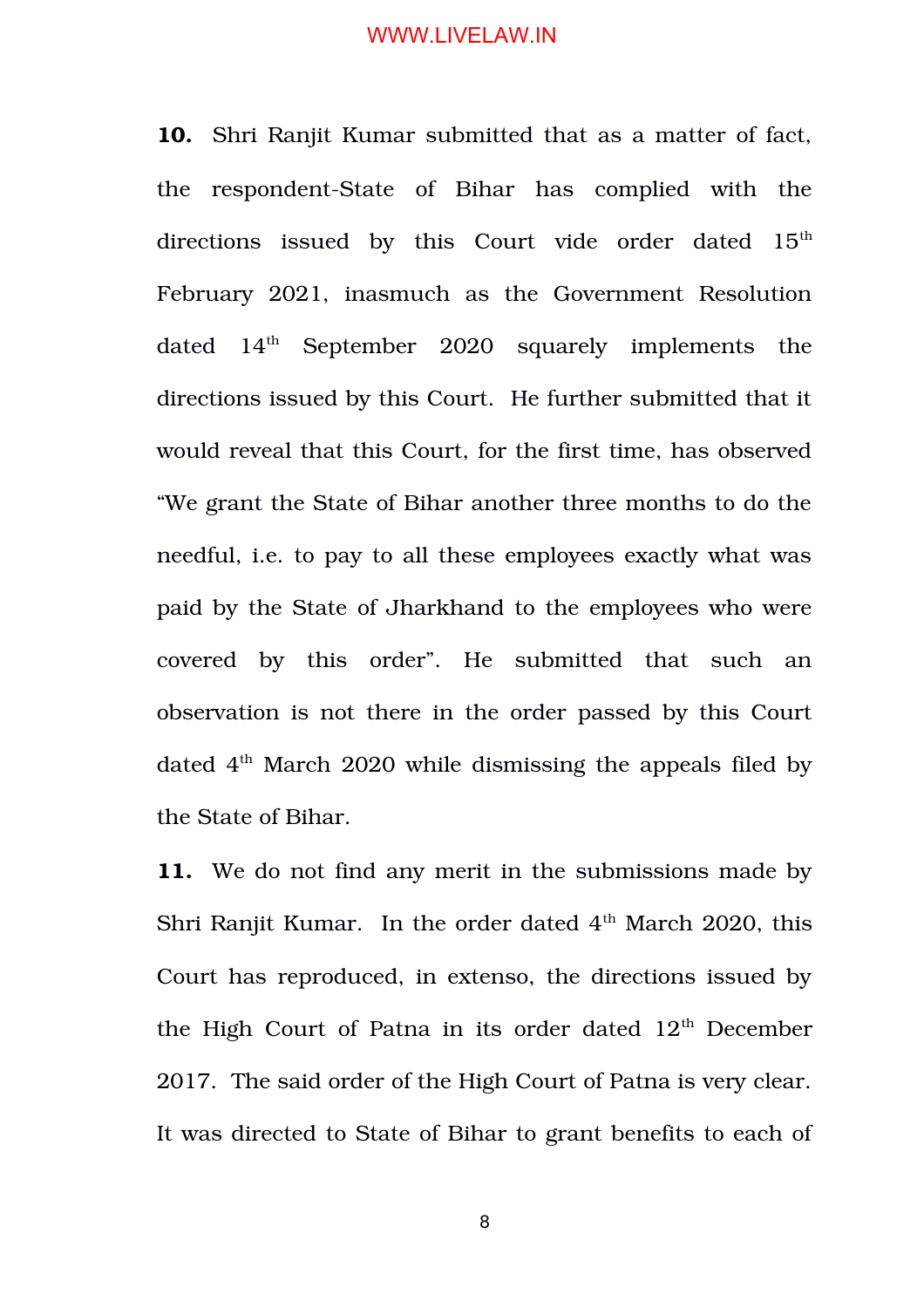the appellants therein by counting services as rendered by them in the Boards, Corporations and Public Sector Undertakings prior to their absorption and to grant them the pensionary benefits after counting such service in the Boards or Corporations. In the said order dated  $04<sup>th</sup>$  March 2020, this Court has also noticed that the review petition filed by the State of Jharkhand being Review Petition (Civil) No. 459 of 2018 in Civil Appeal No. 13372 of 2015 arising from the order dated  $7<sup>th</sup>$  September 2017 was also dismissed by this Court vide its order dated  $6<sup>th</sup>$  March 2018. Vide the said order dated 7<sup>th</sup> September 2017, this Court had directed that all the benefits mentioned therein to be paid within a period of six months from the date of the said order.

**12.** The perusal of the order dated 15<sup>th</sup> February 2021 would also reveal that the contention which is raised with regard to compliance in view of the Government Resolution dated 14<sup>th</sup> September 2020, was considered by this Court and this Court did not find favour with the same. Though, it was not necessary, we had clarified that the directions meant payment to all the employees exactly what was paid by the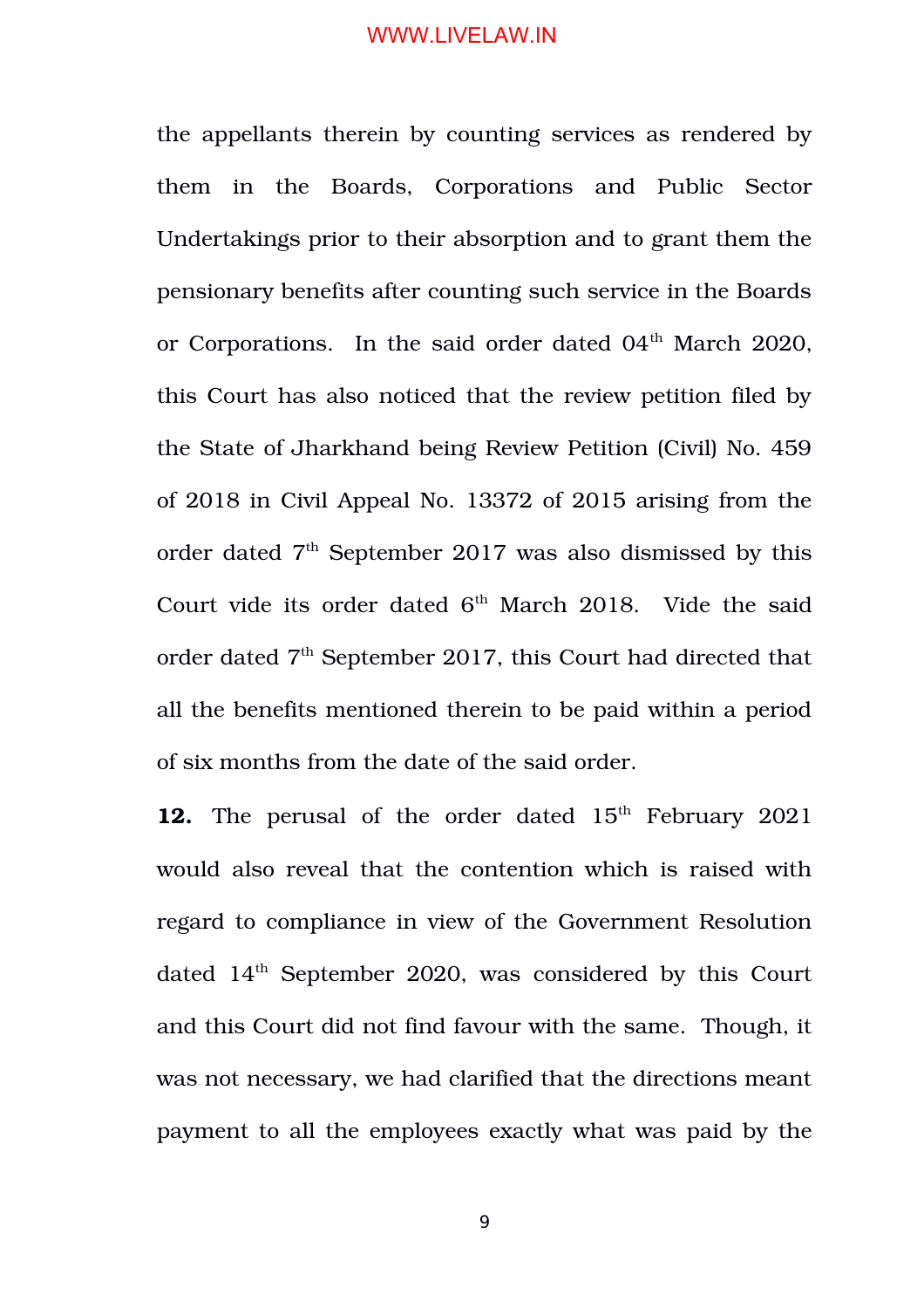State of Jharkhand to the employees who were covered by the said order.

**13.** From the perusal of the orders passed by the Division Bench of the High Court of Patna as well as the orders passed by this Court, it is clear that the State of Bihar was required to give benefit to each of the appellants by counting services as rendered by them in the Boards, Corporations and Public Sector Undertakings prior to their absorption and to grant them the pensionary benefits after counting such service in the Boards or Corporations. The contention with regard to compliance through Government Resolution dated 14th September 2020 has also been rejected by this Court in its order dated  $15<sup>th</sup>$  February 2021. It is further to be noted that the State of Bihar itself had filed I.A. No. 62610 of 2021 for extension of period to comply with the directions issued by this Court dated  $4<sup>th</sup>$  March 2020 and  $15<sup>th</sup>$  February 2021. One month's time was granted by this Court by order dated 29th June 2021.

**14.** In that view of the matter, we, *prima facie*, find that the non-compliance of the directions issued by this Court dated